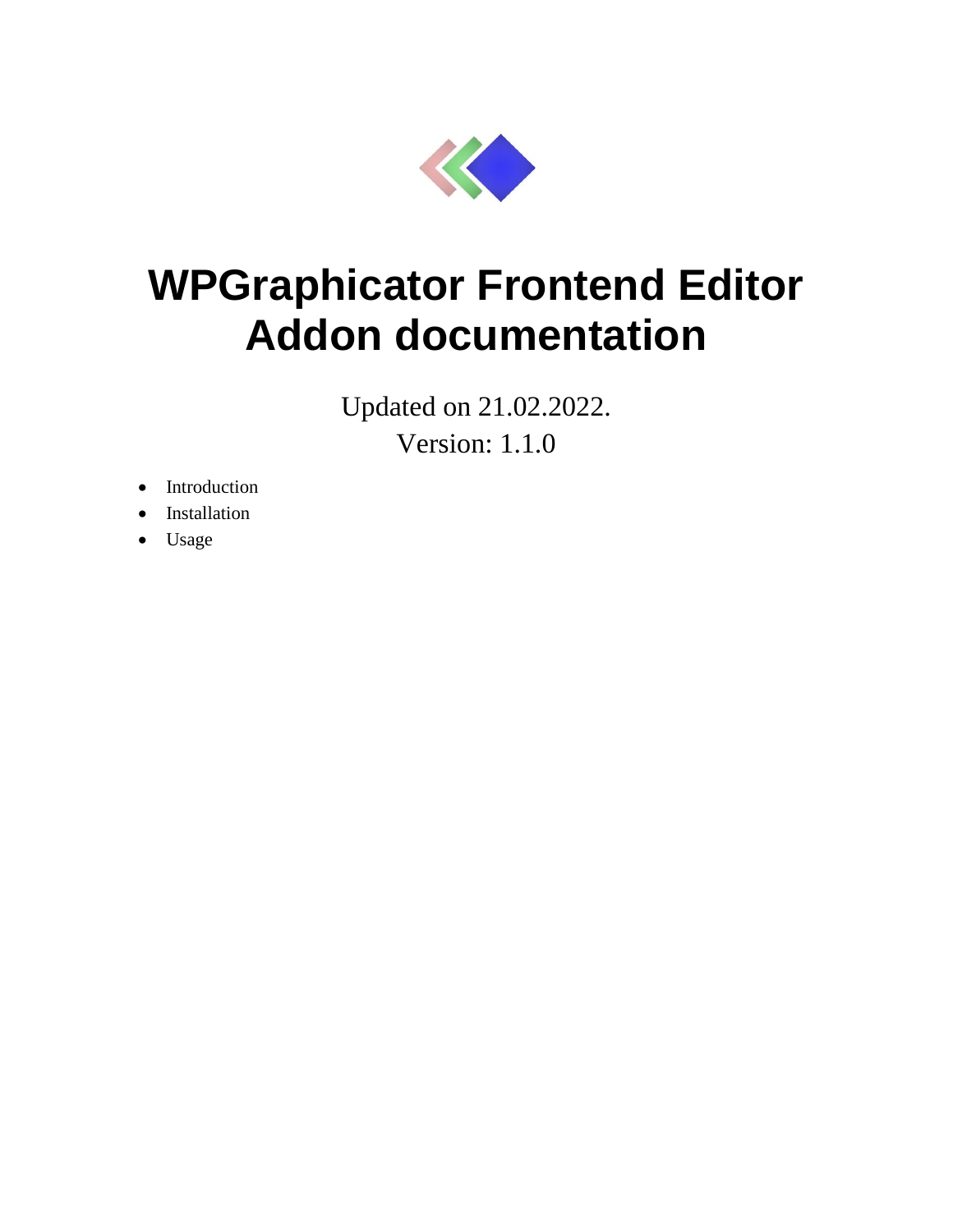## **Introduction**

### *Please note that this plugin is an addon for WPGraphicator - [SVG Animation Maker for](https://codecanyon.net/item/wpgraphicator-svg-animation-maker-for-wordpress/31873754)  [WordPress.](https://codecanyon.net/item/wpgraphicator-svg-animation-maker-for-wordpress/31873754) This requires WPGraphicator to be installed in order to work!*

WPGraphicator editor interface is can be accessed only from WordPress admin dashboard, if you are logged in as an Administrator, Editor, or Author. This plugin allows you to display editor as a frontend page to let your visitors create SVG animations.

#### **Features:**

- Display Editor on a Page Set an existing page as editor, or create a new page.
- Registration Form/User Account To let people save their projects.
- Custom User Role: 'WPGraphicator' This type of user can't access WordPress admin dashboard, and don't see admin bar. They only can access their own projects.
- Enable/Disable Image Upload If you enable image upload, WPGraphicator users can upload images to your server, and access media library from editor.
- Enable/Disable editor for users without account If disabled, people need to be an account to access editor.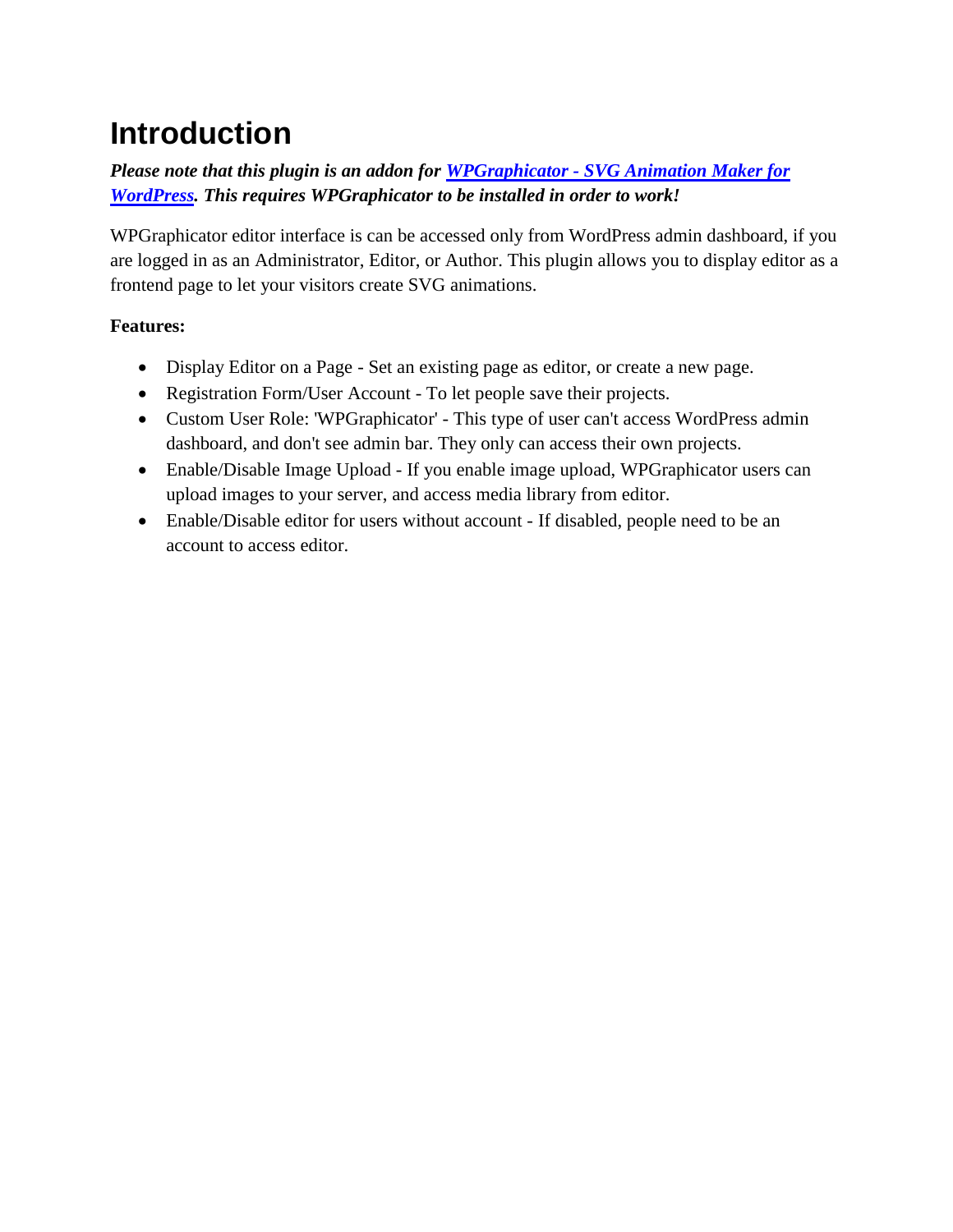## **Installation**

1. Navigate to the 'Plugins' item on the left sidebar, and select the 'Add New' option.



2. Click on the "Upload Plugin" button at the top of the page, next to the "Add Plugins" title. Look for the "wpgraphicator-frontend-editor.zip" from your computer, and then click on the "Install Now" button.

| Add Plugins   Upload Plugin |         |             |
|-----------------------------|---------|-------------|
| Featured                    | Popular | Recommended |

3. After the .zip file has uploaded successfully you will be redirected to a new page. You can see something like this:



4. Finally click on the "Activate Plugin" button.